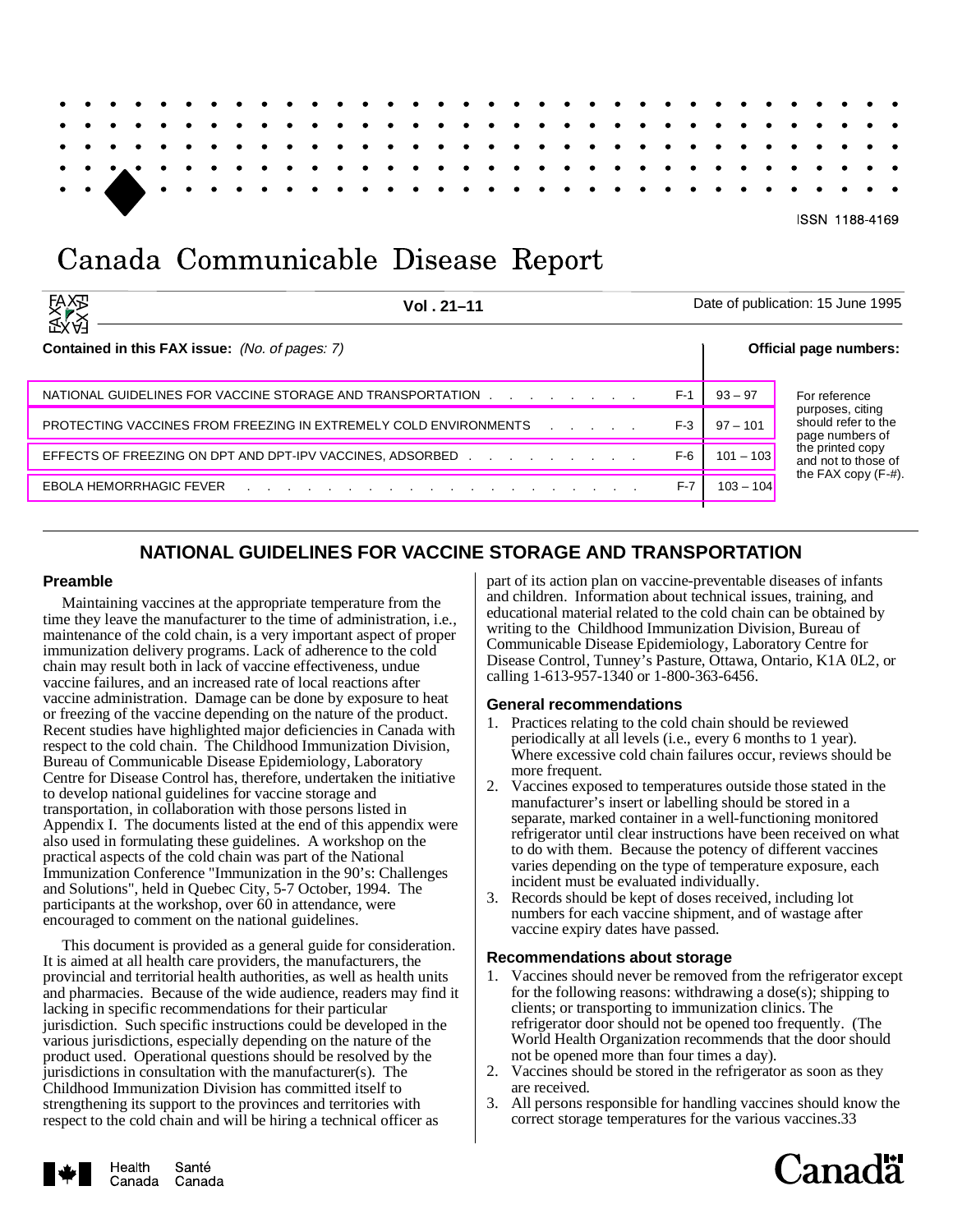- 4. A refrigerator dedicated only to vaccine storage should be identified and used only for this purpose. Vaccine refrigerators should not be used to store staff lunches or specimens.
- 5. If there is an accumulation of more than 1 cm (or 1/4 inch) of ice in the freezer compartment of a refrigerator, defrosting is required. Vaccines should be transferred to a vaccine carrier box or another refrigerator while this is being done. The temperature should be monitored during this contingency period.
- 6. One person should be identified as responsible for vaccine management. Another individual should also be trained for when the first person is absent.
- 7. All vaccine storage refrigerators should have a maximumminimum thermometer or, if large quantities of vaccines are stored, a continuous temperature recording device. All monitoring devices should be certified or calibrated routinely.
- 8. All refrigerators containing large quantities of vaccine (e.g., central vaccine distributing areas) should also be connected to a temperature alarm monitoring system.
- 9. Two daily temperature readings for the vaccine refrigerator should be taken and recorded — one in the morning when arriving and one at the end of the day — to ensure temperatures remain between  $2^{\circ}$  C and  $8^{\circ}$  C. A chart-recording thermometer should also be checked for temperature fluctuations, which may occur between readings. The designated staff person should record and sign off readouts in a log book daily. The designated staff person should ensure that all staff handling vaccines know how to read and interpret maximum-minimum thermometers.
- 10. All staff handling vaccines should have training about the importance of good vaccine storage and transportation techniques.
- 11. Vaccines should never be stored on refrigerator door shelves because temperatures are warmer there than on the shelves of the refrigerator.
- 12. Space should be left between the products in the refrigerator to allow air to circulate. For freeze-dried products, for which diluent is provided in separate packages, the diluent should be stored at room temperature to conserve refrigerator space (unless the vaccine direction insert specifies that the diluent must be refrigerated).
- 13. Keep all adsorbed vaccines that should not be frozen away from the freezing element and away from direct contact with ice.
- 14. Store water bottles at the bottom, the top, and in the door spaces of the vaccine refrigerator, and keep ice packs in the freezer compartment to maintain a more constant temperature if there is a power failure.
- 15. Keep a sign near the electric plug outlet for the vaccine refrigerator and the power-breaker box indicating that the power cannot be turned off. Refrigerator plugs should be in a protected area where they cannot be knocked out accidentally. Vaccine refrigerators should have a designated plug outlet that is not required for other appliances.
- 16. Make sure that the refrigerator door is closed when not in use.
- 17. Vaccine inventory security must be considered when choosing a refrigerator location. If possible, the vaccine refrigerator should be placed in a room with a lockable door to prevent unauthorized handling or refrigerator entry after office hours. If this is not possible, a low traffic area should be considered. Refrigerators with lockable doors should be secured after hours.
- 18. Procedures in the event of vaccine refrigerator failure should be posted on or near all such refrigerators.
- 19. If a power outage occurs, the person responsible for vaccine storage or the delegate should put all vaccines into a thermal cold box or a container with ice packs and a thermometer until the vaccines can be transferred to another refrigerator. Large inventory storage units should be equipped with an alarming device for quick response to minimize vaccine loss. If a short power outage is anticipated (less than 1 hour), the storage unit should not be opened. If a longer power outage is anticipated, then plans for transfer are warranted.
- 20. Educational material on the cold chain should be available in all centres storing vaccines.
- 21. If a product(s) is (are) known to have been exposed to temperatures outside of the recommended range, the exposed product(s) should be put in a box marked "DO NOT USE" and placed in a functioning refrigerator. The types of products exposed should be recorded, as well as the duration and temperature of exposure, and advice on whether these products may be used or returned should be sought immediately.
- 22. Regular maintenance of refrigerators (cleaning coils, replacing door seals, etc.) should be performed and records kept.

## **Recommendations about transportation**

- 1. Manufacturers and central pharmacies in Canada should place both heat and cold monitors in their shipments of vaccines. Ideally, and if justified by the amount of vaccine shipped, monitoring devices that record shipping conditions should be used.
- 2. Central pharmacies and manufacturers who make long distance shipments should periodically use electronic monitors to detect possible problems and their location.
- 3. Shipping boxes for most vaccines should be clearly labelled as containing perishable goods that have to be stored between  $2^{\circ}$ C and  $8^{\circ}$  C and must not be frozen.
- 4. All transport companies carrying vaccines should be advised that the product is perishable and should be refrigerated immediately on receipt. Guarantee should be obtained that vaccines are kept in a refrigerated container from receipt to delivery.
- 5. Manufacturers should obtain written documentation from transport companies concerning the handling of perishable products (transportation, warehouse storage conditions, length of time between pick up and delivery, etc.). Refrigerated vehicles should be equipped with temperature monitoring devices.
- 6. If a vaccine shipment has been refused by the person who ordered it, the carrier must know that the shipment requires refrigeration pending resolution of the problem. The manufacturer or point of origin must be notified immediately for disposition of shipment.
- 7. All vaccines should be transported in an insulated container with an appropriate number of ice packs (except when shipped under refrigerated transit). Insulated containers should have firmly-fitting lids and be constructed from an insulated material. To avoid freezing, vaccines should not be placed directly on the ice pack.
- 8. Anybody responsible for the shipment of vaccine must ensure that the vaccine arrives at its point of delivery at the proper temperature.
- 9. Because ice packs removed from the freezer may be very cold, before they are used they should be left at room temperature for a few minutes (1 to 5 depending on the size of the ice pack and the initial temperature) until water or sweat appears on the surface to avoid freezing the vaccines.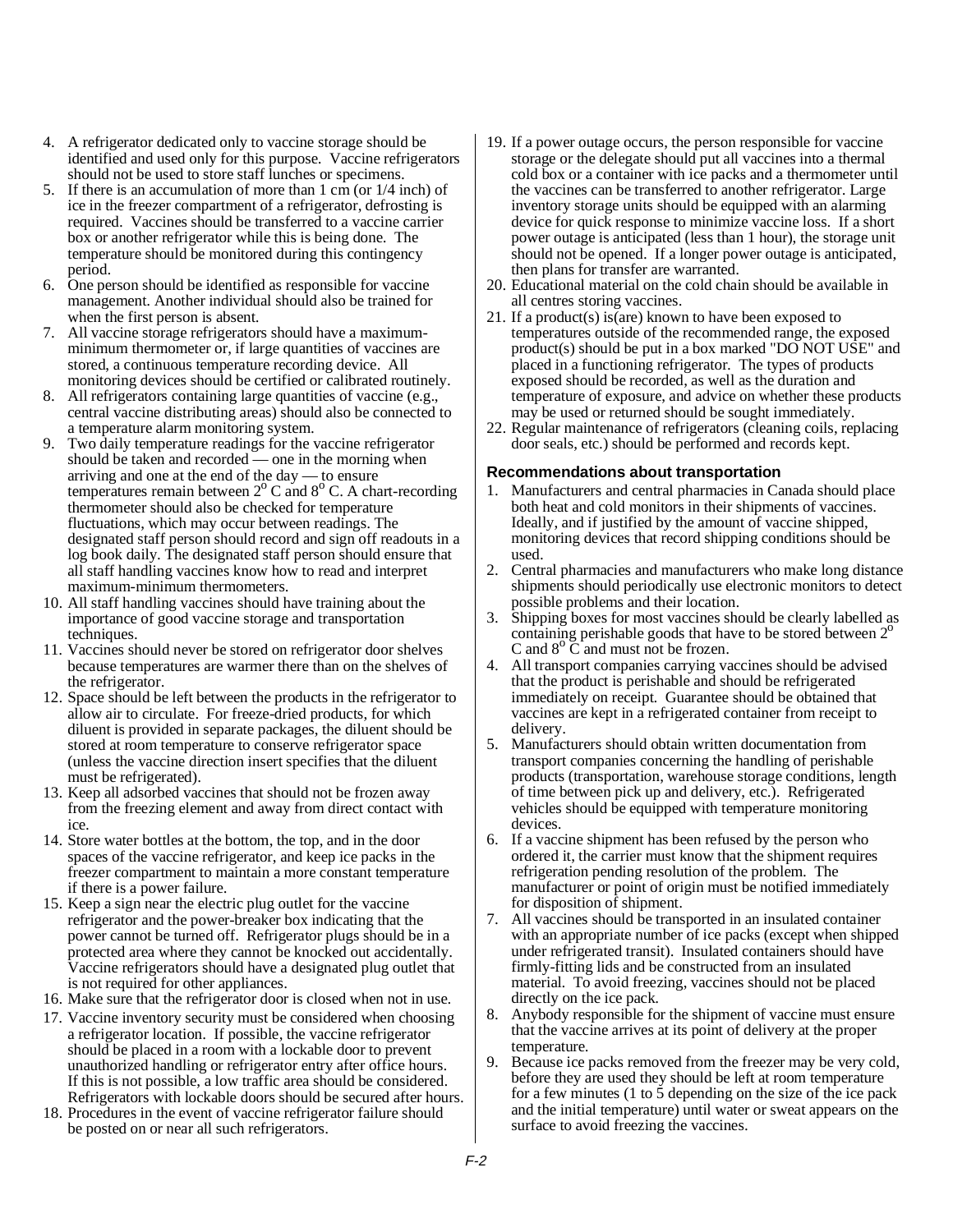- <span id="page-2-0"></span>10. If evidence of freezing is present when vaccines sensitive to freezing are received (e.g., results of temperature measurements), the vaccine must not be used.
- 11. Oral polio vaccine should preferably arrive with some dry ice still present. If this vaccine arrives with no ice remaining but with the product still cold, it may still be used; however, if the vaccine is warm, it should not be used.
- 12. Insulated carrier boxes should have documented ability (must be validated) to maintain the appropriate temperature for the
- Mr. Peter Carrasco, Technical Officer for the Expanded Programme on Immunization, PAHO — WHO, Washington, D.C.
- Mr. Jake Ceschiutti, Manager, QA Compliance, Connaught Laboratories Limited, North York, Ontario
- Ms. Tara Deasy, Disease Control Service, Public Health Branch, Ontario Ministry of Health, Toronto, Ontario
- Dr. Philippe Duclos, Chief, Childhood Immunization Division, Bureau of Communicable Disease Epidemiology, Laboratory Centre for Disease Control, Ottawa, Ontario
- Mrs. Micheline Guy, Régie régionale de la santé et des services sociaux de Montréal Centre, Montréal, Québec
- Mrs. Myrna Hardy, Childhood Immunization Division, Bureau of Communicable Disease Epidemiology, Laboratory Centre for Disease Control, Ottawa, Ontario
- Dr. Christian Hours, Director of Quality Control, IAF BIOVAC Inc., Ville de Laval, Quebec
- Mr. Pierre Milhomme, Director of Integrated Validation Systems, Cyanamid Canada, Inc., Baie d'Urfe, Quebec
- Dr. Monika Naus, Disease Control Service, Public Health Branch, Ontario Ministry of Health, Toronto, Ontario
	- **PROTECTING VACCINES FROM FREEZING IN EXTREMELY COLD ENVIRONMENTS\***

#### **Introduction**

The World Health Organization/Pan American Health Organization (WHO/PAHO) has recommended that when vaccines are used for an outreach session they should be stored at  $0^{\circ}$  C to  $8^{\circ}$  $C(32^{\circ}$  to 46 $^{\circ}$  F) in order to assure their maximum potency. In an extremely severe cold environment (up to -25 $\degree$  C (-13 $\degree$  F)) there is an increased risk certain vaccines such as diphtheria, pertussis and tetanus (DPT), diphtheria toxoid (Dt), tetanus and diphtheria toxoid (Td), and tetanus toxoid (TT) will freeze. If these vaccines reach -5<sup>o</sup>  $\dot{C}$  (23<sup>o</sup> F), they will be totally and irreversibly damaged.

Vaccine carriers or cold boxes are insulated containers with water-filled packs (ice packs) surrounding the vaccine. When these containers are used during the shipment of vaccines in cold climates, freezing of the vaccines can occur very quickly and must be avoided. If the vaccines freeze, the vaccination program not

anticipated maximum length of time required for the transportation.

13. When vaccines sensitive to freezing are to be shipped in outside temperatures of less than  $2^{\circ}$  C, they should be shipped in a vehicle in which the temperature should be kept higher than  $2^{\circ}$  C. If this is not possible and vaccines will be exposed to outside freezing temperatures, one should use ice packs with water at room temperature when packing the vaccine.

## **Appendix I List of collaborators**

- Dr. Yves Robert, Chef, Adjoint médical, Direction de santé et services sociaux des Laurentides, Montréal, Québec
- Dr. Faith Stratton, Disease Control and Epidemiology Division, Government of Newfoundland and Labrador, St. John's, Newfoundland
- Dr. Dirk Teuwen, Director, Medical Affairs, SmithKline Beecham Biologicals, Rixensart, Belgium
- Dr. Walter Yarosh, Health Viral Products Division, Bureau of Biologics, Drugs Directorate, Ottawa, Ontario

#### **List of documents**

- Compendium of Pharmaceuticals and Specialties. 29th ed. Ottawa, Ontario: Canadian Pharmaceutical Association, 1994.
- Product Information Sheets, 1993/94. 10th ed. WHO/UNICEF Technical Series, May 1993.
- World Health Organization cold chain information: publications, instructional slide sets, and training courses.
- Vaccine Distribution, Storage and Handling Guidelines. Mandatory Health Programs and Services, Public Health Branch, Ontario Ministry of Health. Draft copy, September 1994.

only suffers a monetary loss but there may be missed opportunities to vaccinate clients because there is no vaccine.

Therefore, health care workers must take alternative actions or use other technologies to keep these vaccines from freezing. WHO/PAHO and the Cold Chain Focal Point at the University of Valle in Cali, Colombia, undertook a study composed of a series of tests to assist health care workers in this effort. Using the same equipment that is used for shipping and/or storing vaccines, the study attempted to determine how best to prolong the **"warm life"** of vaccine carriers or cold boxes so that vaccines are not frozen during their shipment. **"Warm life" is defined as the number of hours that a vaccine carrier or cold box can maintain vaccine** temperatures above -5<sup>°</sup> C or before ice packs are frozen.

Presented at "Immunization in the 90's: Challenges and Solutions". Conference organized by the Laboratory Centre for Disease Control, Health Canada, October 5-7, 1994, Quebec City, Quebec.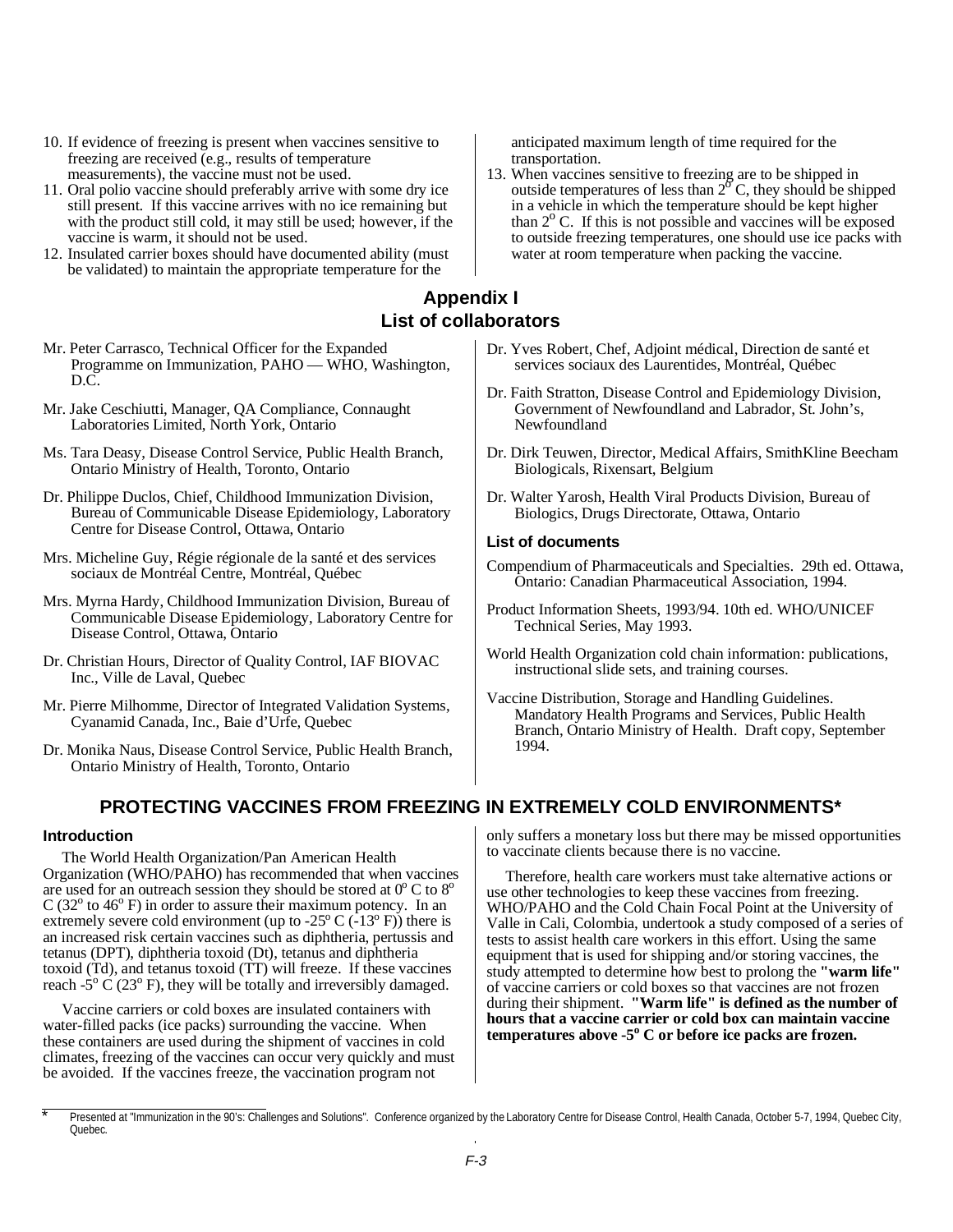The purpose of this paper is to present results of tests conducted to determine the "warm life" of a well known vaccine carrier, with and without simple modifications.

The information presented in this paper can be used by health care workers to protect their vaccines from freezing during shipment.

## **Description of the Tests**

To achieve a cold environment, a horizontal freezer with enough internal volume to allow free air circulation around the vaccine carrier was used. A small fan was installed to guarantee temperature homogeneity and turbulence. The vaccine carriers were suspended to obtain complete circulation of the air. The temperature was uniformly maintained at -25 $\rm ^{o}$  C.

The selected vaccine carrier, with 1.8 litres of capacity, was manufactured by the Thermos Company (code PIS E4/18).

Three K type thermocouples connected to a computerized data acquisition system measured the temperatures. Scanning of temperatures occurred every 5 minutes in each channel. Figure 1 shows the location of the three thermocouples along the main diagonal of the vaccine load and also the position of the ice packs. An extra thermocouple, placed inside an ice pack, was added to the carrier. Before the carrier was introduced into the freezer, **the** carrier and the ice packs were stabilized at 24<sup>°</sup> C, while the vaccine was stabilized at 6° C. The readings from all the thermocouples in each test were averaged.

Three tests were carried out, two using the carrier without modifications (basic test) and one with modifications. In the first basic test the ice packs, stabilized at a room temperature of  $24^{\circ}$  C, and a vaccine load of 1.8 litres were placed in the carrier.

## **Figure 1 Location of temperature sensors for basic tests using the Thermos Company vaccine carrier**



Immediately after loading the vaccine carrier, it was placed inside the freezer (cold environment).

The second basic test was carried out using ice packs stabilized at  $10^{\circ}$  C and the same vaccine load as in the first test. No additional insulation was added.

For improving the "warm life" of the carrier, the third test was carried out by modifying the carrier using newspapers for additional insulation. The vaccine load was the same as in the previous two tests. Fifty layers of newspapers, equivalent to seven mm in paper thickness, were used to wrap all sides of the carrier. Two additional small ice packs (each equivalent to 0.4 kg of water) were added, one above and one below the vaccine load. All ice packs were stabilized at 24<sup>o</sup> C.

## **Results and Analysis**

Table 1 summarizes the results of the three tests. The best result was obtained with the modified carrier.

| Table 1<br>"Warm Life" of a Typical Vaccine Carrier |                                                                                          |                 |  |  |  |  |  |  |  |  |
|-----------------------------------------------------|------------------------------------------------------------------------------------------|-----------------|--|--|--|--|--|--|--|--|
| <b>EQUIPMENT</b>                                    | TEST                                                                                     | <b>DURATION</b> |  |  |  |  |  |  |  |  |
| Thermos<br>carrier                                  | Basic Test, Ice Packs at 24 <sup>°</sup> C                                               | 60 h            |  |  |  |  |  |  |  |  |
|                                                     | Basic Test, Ice Packs at 10°C                                                            | 54 h            |  |  |  |  |  |  |  |  |
|                                                     | Insulated + 2 Additional Ice Packs<br>at $24^{\circ}$ C.<br>1 Above and 1 Below Vaccines | 72 h            |  |  |  |  |  |  |  |  |

Figure 2 depicts graphically the results of the first basic test. It indicates that a vaccine quickly reaches the temperature of the ice packs and that this water temperature determines the "warm life" performance for the carrier. Three temperature zones can be distinguished in Figure 2: the cooling zone at a constant rate (0 to 15 hours); the solidification zone (stable temperature due to latent heat transfer in the phase change, 15 to 60 hours — this is also known as the sub-cooling solid zone, where despite the fact that the vaccine temperature is below zero the ice packs are not completely frozen at 60 hours); and the third zone where the ice packs are completely frozen, as well as the vaccine, after 60 hours.

Figure 3 shows the results of the second basic test. The graph is similar to that obtained in Figure 2; however, the "warm life" is only 54 hours because the initial temperature of the ice packs is lower.

#### **Discussion**

These tests were carried out to provide health care workers with a set of guidelines to protect vaccines from freezing in extremely cold environments.

The test results confirm that health care workers can use the same vaccine carriers or cold boxes currently found in use, including ice packs that are above  $10^{\circ}$  C and below  $24^{\circ}$  C, to safely transport vaccines in extremely cold environ- ments without freezing them.

However, caution should be taken because not all vaccine carriers or cold boxes will have a good "warm life" due to poor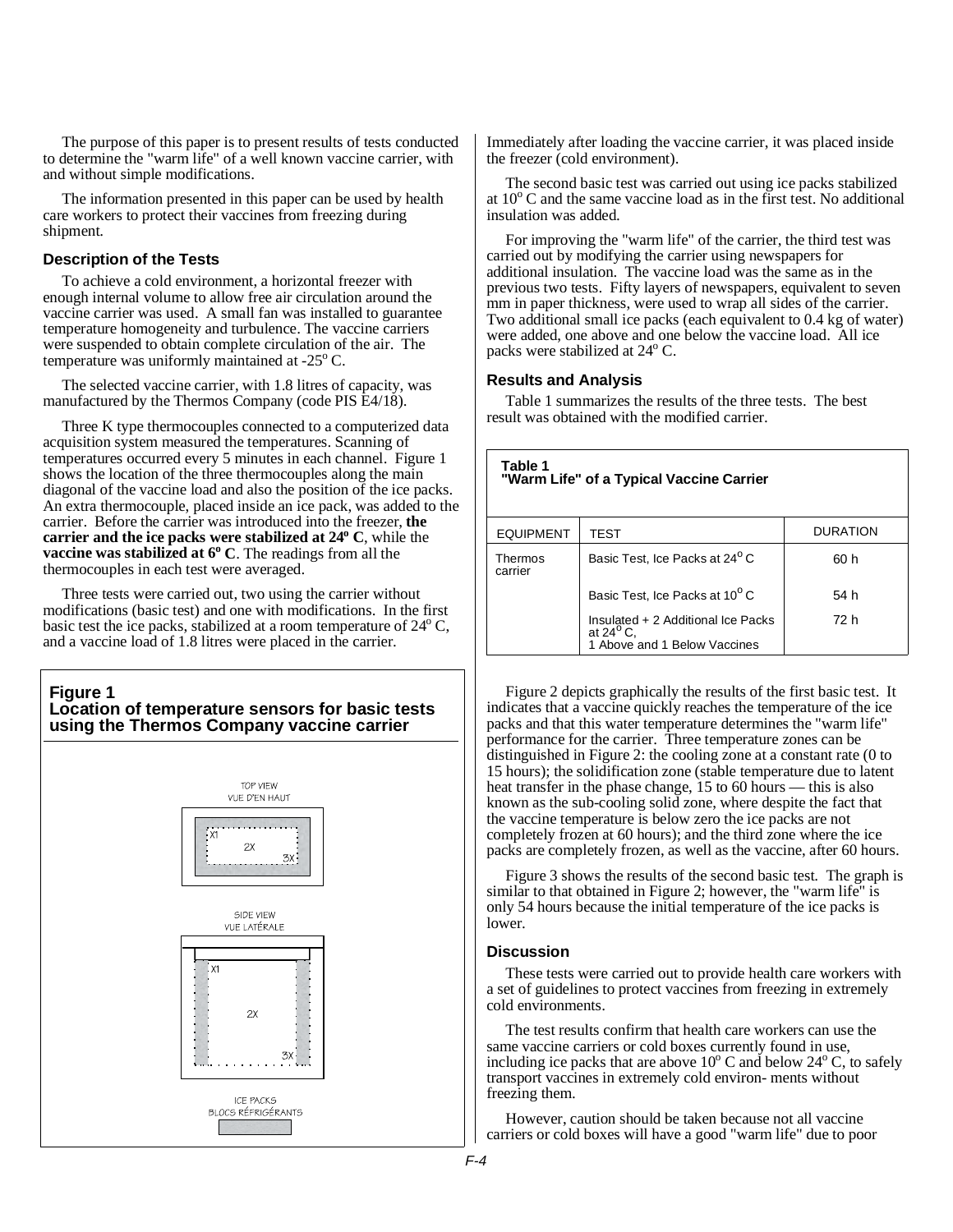construction and low quality material. Using containers constructed with polyurethane insulation will provide the best protection for transporting vaccines and will guard them from freezing or from reaching internal temperatures above 10° C for a longer period of time.

The "warm life" performance for whatever type of insulated container is selected for the transportation of vaccines can be determined by simply following this procedure: use empty vaccine vials and load the container with non-frozen ice packs designed for it and place it outside in the cold air and monitor the amount of time required to completely freeze the packs. These data will provide all workers with a parameter for monitoring shipments in extremely cold environments. Ice packs can be stored either in a refrigerator or on a shelf in the same room where the vaccine load will be taken from the refrigerator and put into a container. The temperature of the room where the ice packs are stored should be below 24<sup>o</sup> C. The staff (including drivers) involved in the handling and transportation of vaccines in extremely cold environments must be alerted to change frozen ice packs with non-frozen ones.

In very cold environments, ice packs stabilized at an ambient temperature of  $\leq 24^{\circ}$  C can be used for the transportation of these vaccines for a period not exceeding 8 hours. The vaccines are very heat stable





**Source:** *P Carrasco, PAHO/WHO, Washington, DC; C Herrera, D Rancruel, M Rosillo, Universidad del Valle, Cali, Colombia.*

and the short time (< 8 hours) that they are subjected to temperatures between  $10^{\circ}$  to  $24^{\circ}$  C will not harm them.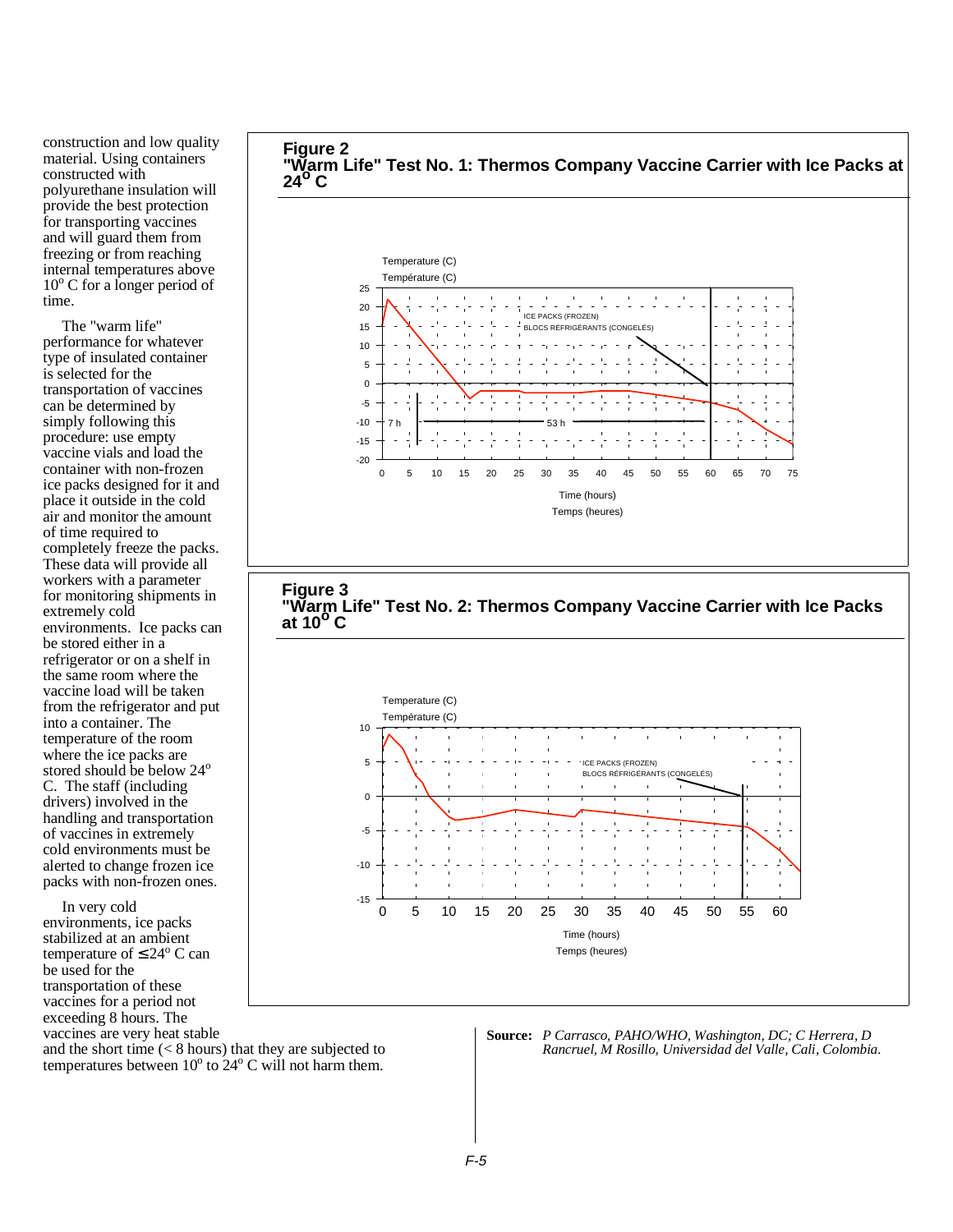## **EFFECTS OF FREEZING ON DPT AND DPT-IPV VACCINES, ADSORBED**

<span id="page-5-0"></span>Recent articles have emphasized the importance of properly refrigerating vaccines during their transportation and storage<sup>( $I^2$ 4)</sup>. The British Columbia Ministry of Health coined the promotional phrase "Healthy vaccines (for) healthy children"<sup>(5)</sup> to emphasize the importance of intact vaccine quality on the success of immunization programs. To retain their potency, most vaccines require storage at  $\frac{2}{9}$  C to  $8^{\circ}$  C. Alum-adsorbed vaccines, such as diphtheria, pertussis, tetanus (DPT), should not be frozen as this irreversibly alters the preparation and markedly reduces immunogenicity. Freezing is most likely to occur, but not only, during wintertime transportation of vaccines, and might go unrecognized if concurrent temperature monitoring is not performed.

The "shake test" is mentioned<sup> $(6,7)$ </sup> as a visual clue to identify previously frozen DPT or DPT-inactivated poliovirus (IPV) vaccines. A positive test is the presence of coarse clumps or particles in the vaccine liquid after it has been thoroughly shaken to resuspend any settled matter. Normally the resuspended liquid is milky white and opaque, without any granularity. A report from the World Health Organization<sup> $(7)$ </sup> cautions that some adsorbed DPT products are visibly altered after freezing and thawing (giving a positive "shake test") but others are altered minimally or not at all, despite potency loss. We wondered if the DPT and DPT-IPV products of Connaught Laboratories Ltd. were visibly altered after freezing or not. The company was unable to tell us what to expect. This study was designed to obtain the answer.

#### **Methods**

The vaccines used were DPT Adsorbed (Lot number 4050-31) and DPT-Polio Adsorbed (lot number 24015-11), produced by Connaught Laboratories Ltd., North York, Ontario. They were obtained from the central pharmacy of the B.C. Ministry of Health. Neither vaccine had passed the labelled expiry date. Forty single dose vials of each vaccine were used in parallel experiments, as follows:

- 1. Five of the 40 vials were used as controls and stored at  $2^{\circ}$  C to  $8^{\circ}$  C. At the start of the experiment two of the five vials were shaken and three were left sedimented (the normal state when vaccine is undisturbed for several hours).
- 2. Twenty of the 40 vials were placed in a freezer set at  $-10^{\circ}$  C. Ten were shaken beforehand and 10 were left sedimented, in case the effects of freezing might differ with the degree of dispersion of the vaccine<sup>(7)</sup>.
- 3. Fifteen of the 40 vials were placed in a freezer at  $-70^{\circ}$  C. Five vials were shaken beforehand and 10 were left sedimented.
- 4. Control vials were shaken vigorously and inspected visually 24 and 72 hours later. Similarly, about half of the vials frozen at  $-10^{\circ}$  C were thawed after 24 or 72 hours, shaken and inspected. Vials frozen at  $-70^{\circ}$  C were thawed and tested after 24 hours. Any samples thawed after 24 hours that had no visible alterations were returned to the freezers for another 24-hour freeze-thaw cycle, as above. Vaccine vials were inspected without magnification but with backlighting. Vials were inverted to take advantage of the label-free extended tops of the glass ampules.

## **Results**

Control vials of both vaccines remained unchanged during the experiment, the suspended vaccine appearing milky-white and non-particulate. None of the frozen vials produced a positive "shake test", even with repeated freeze-thaw cycles or with exposure to extreme cold. Initial inspection of previously frozen vaccine revealed a milky solution very much like the control vaccine. Closer inspection revealed subtle granularity identifiable only with side-by-side comparison to a control vial. Evidence that freezing had damaged the vaccines was more obvious when sedimentation rates of thawed and control vaccines were compared after visual inspection (details not presented): thawed samples sedimented completely within 45 minutes, by which time control samples showed only the beginnings of sedimentation (the full process taking several hours). Accelerated sedimentation was evident in all frozen vials, even those exposed to  $-10^{\circ}$  C for only 24 hours.

#### **Discussion**

These observations suggest that Connaught's DPT Adsorbed and DPT- Polio Adsorbed vaccines are usually not visibly altered after freezing. None of the 80 vials that we tested under various conditions, including repeated freezing of sedimented vaccine<sup> $(7)$ </sup>. produced a positive "shake test". With scrupulous comparison to control vaccine, fine granularity was evident in thawed samples but this was too subtle to be useful in the field. The freeze-damaged vaccines sedimented rapidly but this too is an impractical field test because it takes 45 minutes and requires an unequivocally intact set of vials for comparison.

We emphasize that the manufacturer cautions against freezing adsorbed DPT or DPT-Polio vaccines and considers inadvertently frozen vaccine to be unfit for use. Our findings are not at odds with this: we have simply demonstrated that the damage done by freezing is not obvious on simple visual inspection. With these two Connaught products the "shake test" is not a satisfactory means to detect freezing-induced damage. The only reliable means to determine if vaccines have been inadvertently frozen and thawed is to place temperature monitoring devices beside them during transport<sup> $(4)$ </sup>. This is the first recommendation regarding transportation made in the National Guidelines for Vaccine Storage and Transportation (see first article in this issue). These can consist of thermometers with minimum-maximum readings, continuous temperature recording devices (for large shipments) or simple dye-containing capsules<sup> $(2)$ </sup> which rupture on freezing (for small shipments).

In summary, we live in a climate where vaccines can easily be frozen during transport in winter $(4)$ . It is important for vaccinators to know that commonly used adsorbed DPT and DPT-Polio vaccines are not visibly altered after freezing. The only reliable proof against freezing-induced loss of potency is to monitor the temperature of every shipment at risk, whether it is across the country or across town.

#### **References**

- 1. Casto DT, Brunell PA. *Safe handling of vaccines*. Pediatrics 1991;87:108-12.
- 2. Daniels S, Naus M. *Surveys of vaccine storage and handling in Ontario*. PHERO 1994;5:2-8.